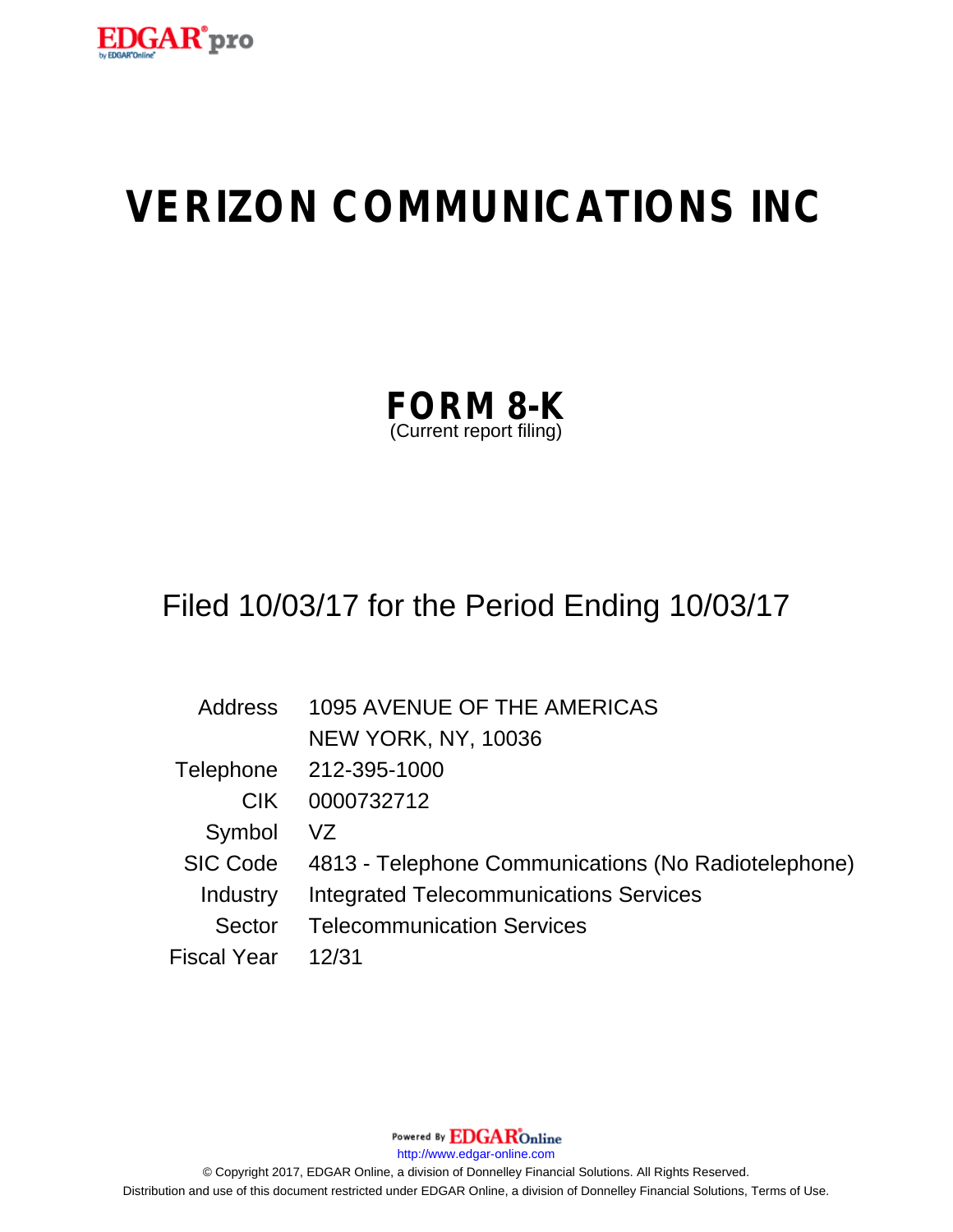### **UNITED STATES SECURITIES AND EXCHANGE COMMISSION**

**Washington, D.C. 20549**

 **\_\_\_\_\_\_\_\_\_\_\_\_\_\_\_\_\_\_\_\_\_\_\_\_\_\_\_\_\_\_\_\_\_\_\_\_\_\_\_\_\_\_\_\_\_\_\_\_\_\_\_\_\_\_\_\_\_\_\_\_\_\_\_\_\_\_\_\_\_\_\_\_\_\_\_\_\_**

**\_\_\_\_\_\_\_\_\_\_\_\_\_\_\_\_\_\_\_\_\_\_\_\_\_\_\_\_\_\_\_\_\_\_\_\_\_\_\_\_\_\_\_\_\_\_\_\_\_\_\_\_\_\_\_\_\_\_\_\_\_\_\_\_\_\_\_\_\_\_\_\_\_\_\_\_\_\_**

 **\_\_\_\_\_\_\_\_\_\_\_\_\_\_\_\_\_\_\_\_\_\_\_\_\_\_\_\_\_\_\_\_\_\_\_\_\_\_\_\_\_\_\_\_\_\_\_\_\_\_\_\_\_\_\_\_\_\_\_\_\_\_\_\_\_\_\_\_\_\_\_\_\_\_\_\_\_\_**

### **FORM 8-K**

#### **CURRENT REPORT**

**Pursuant to Section 13 or 15(d) of the Securities Exchange Act of 1934**

> **Date of Report: October 3, 2017** (Date of earliest event reported)

## **Verizon Communications Inc.**

(Exact name of registrant as specified in its charter)

 **\_\_\_\_\_\_\_\_\_\_\_\_\_\_\_\_\_\_\_\_\_\_\_\_\_\_\_\_\_\_\_\_\_\_\_\_\_\_\_\_\_\_\_\_\_\_\_\_\_\_\_\_\_\_\_\_\_\_\_\_\_\_\_\_\_\_\_\_\_\_\_\_\_\_\_\_\_\_\_ Delaware 1-8606 23-2259884**  $(LR.S.$  Employer Identification No.)

(State or other jurisdiction of incorporation)

**1095 Avenue of the Americas New York, New York 10036**

(Address of principal executive offices) (Zip Code)

**Registrant's telephone number, including area code: (212) 395-1000**

**Not Applicable**

(Former name or former address, if changed since last report)

Check the appropriate box below if the Form 8-K filing is intended to simultaneously satisfy the filing obligation of the registrant under any of the following provisions:

[ ] Written communications pursuant to Rule 425 under the Securities Act (17 CFR 230.425)

[ ] Soliciting material pursuant to Rule 14a-12 under the Exchange Act (17 CFR 240.14a-12)

[ ] Pre-commencement communications pursuant to Rule 14d-2(b) under the Exchange Act (17 CFR 240.14d-2(b))

[ ] Pre-commencement communications pursuant to Rule 13e-4(c) under the Exchange Act (17 CFR 240.13e-4(c))

Indicate by check mark whether the registrant is an emerging growth company as defined in Rule 405 of the Securities Act of 1933 (§230.405 of this chapter) or Rule 12b-2 of the Securities Exchange Act of 1934 (§240.12b-2 of this chapter).

[ ] Emerging growth company

If an emerging growth company, indicate by check mark if the registrant has elected not to use the extended transition period or complying with any new or revised financial accounting standards provided pursuant to Section 13(a) of the Exchange Act.  $\lceil \quad \rceil$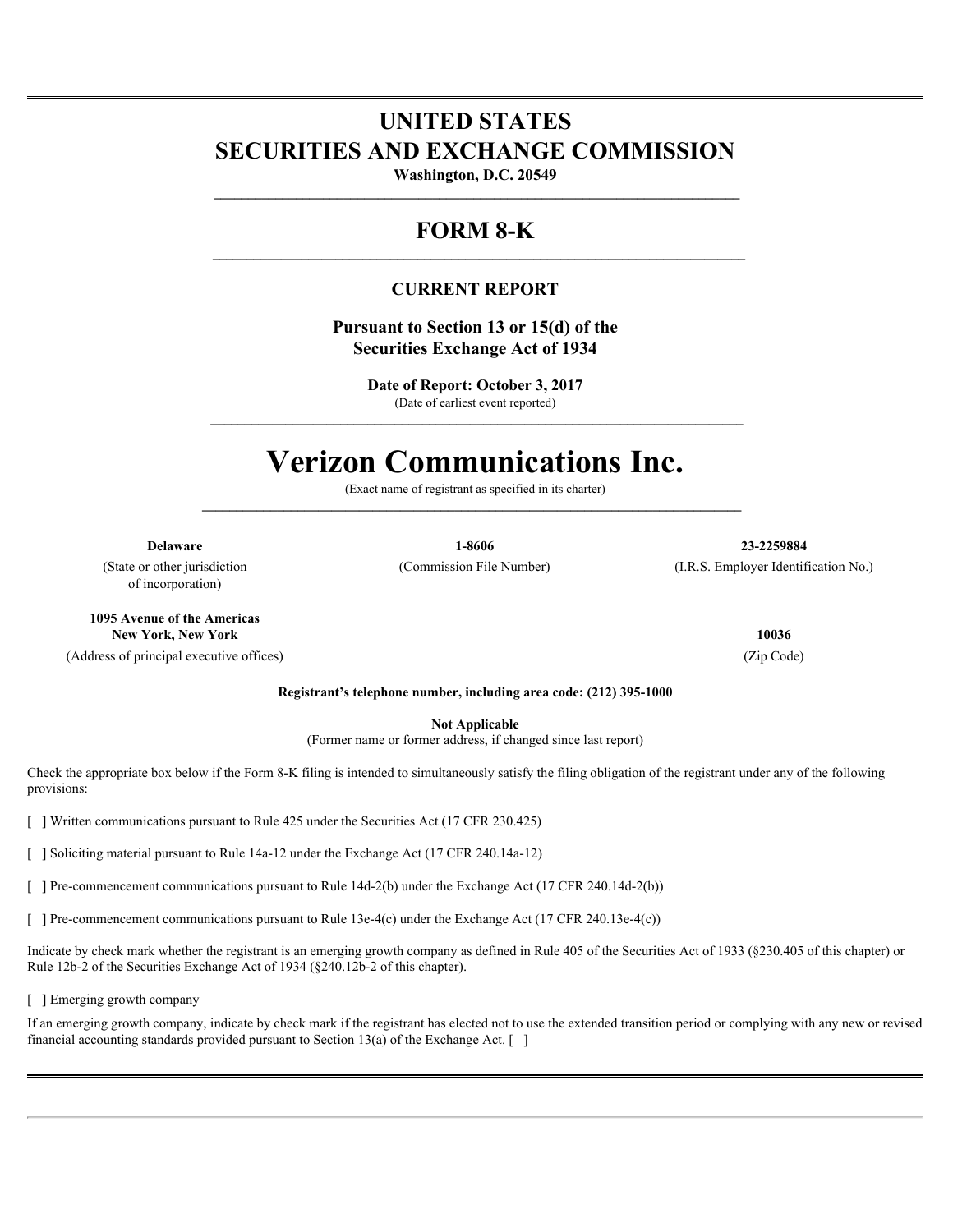#### **Item 8.01. Other Events**

Attached as Exhibit 99.1 and incorporated by reference herein is a press release dated October 3, 2017 issued by Oath, Inc., a subsidiary of Verizon Communications Inc., with respect to a theft of Yahoo user data previously disclosed by Yahoo! Inc. on December 14, 2016.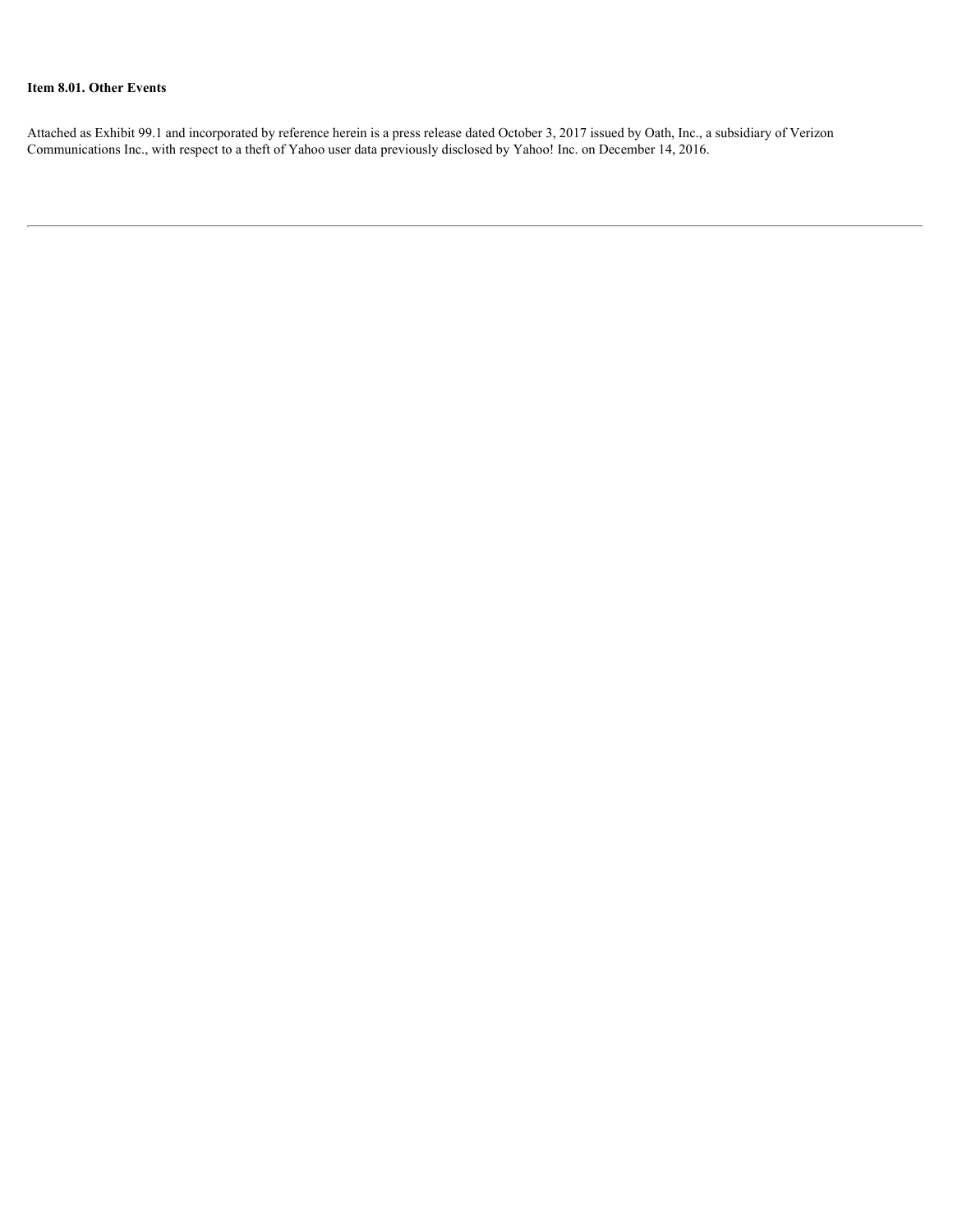#### **Item 9.01. Financial Statements and Exhibits**

(d) Exhibits.

| Exhibit<br><b>Number</b> | <b>Description</b>                              |
|--------------------------|-------------------------------------------------|
| 99.1                     | Oath, Inc. Press Release, dated October 3, 2017 |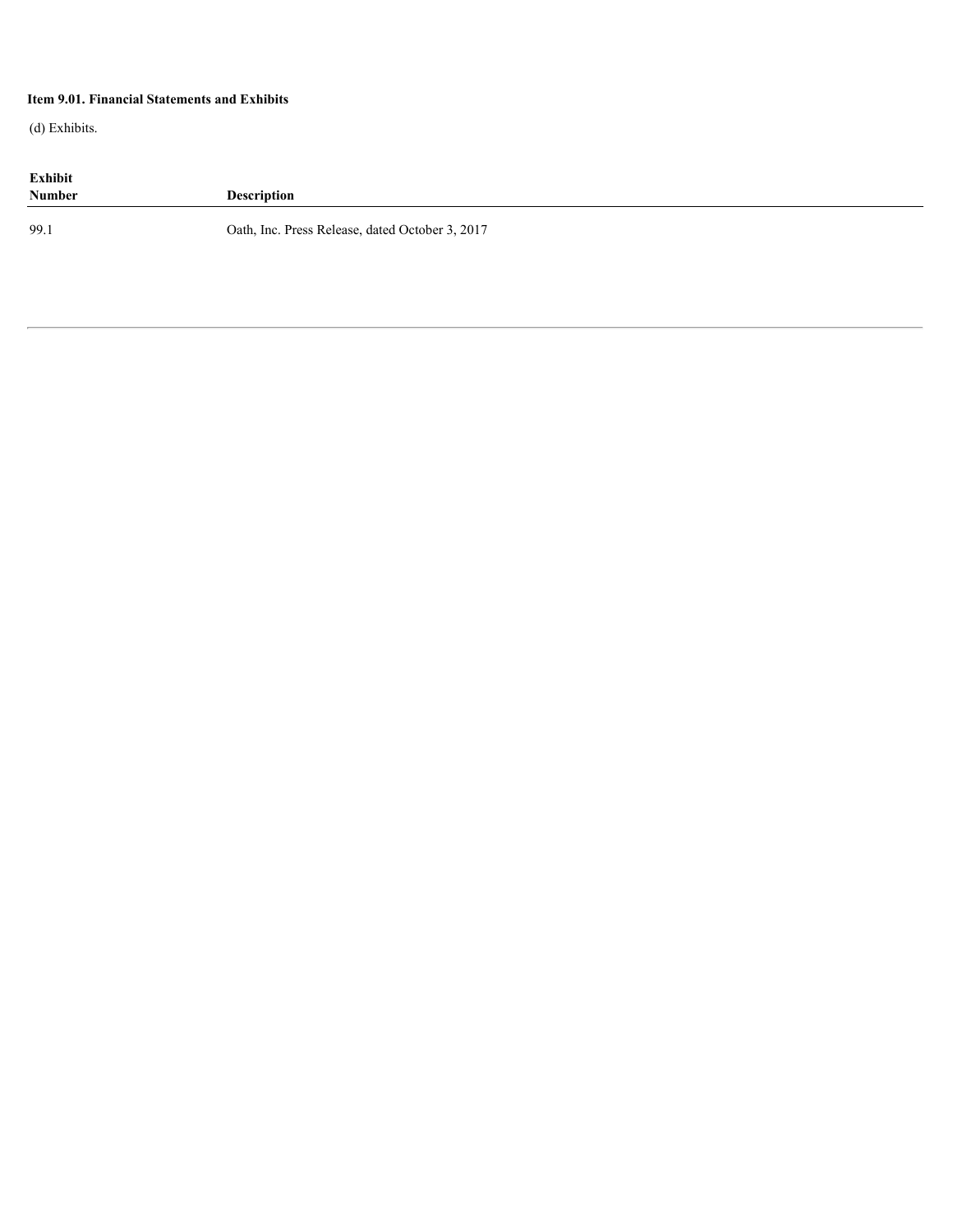#### **SIGNATURE**

Pursuant to the requirements of the Securities Exchange Act of 1934, the registrant has duly caused this report to be signed on its behalf by the undersigned, thereunto duly authorized.

Verizon Communications Inc.

(Registrant)

Date: October 3, 2017 /s/ Anthony T. Skiadas

 Anthony T. Skiadas Senior Vice President and Controller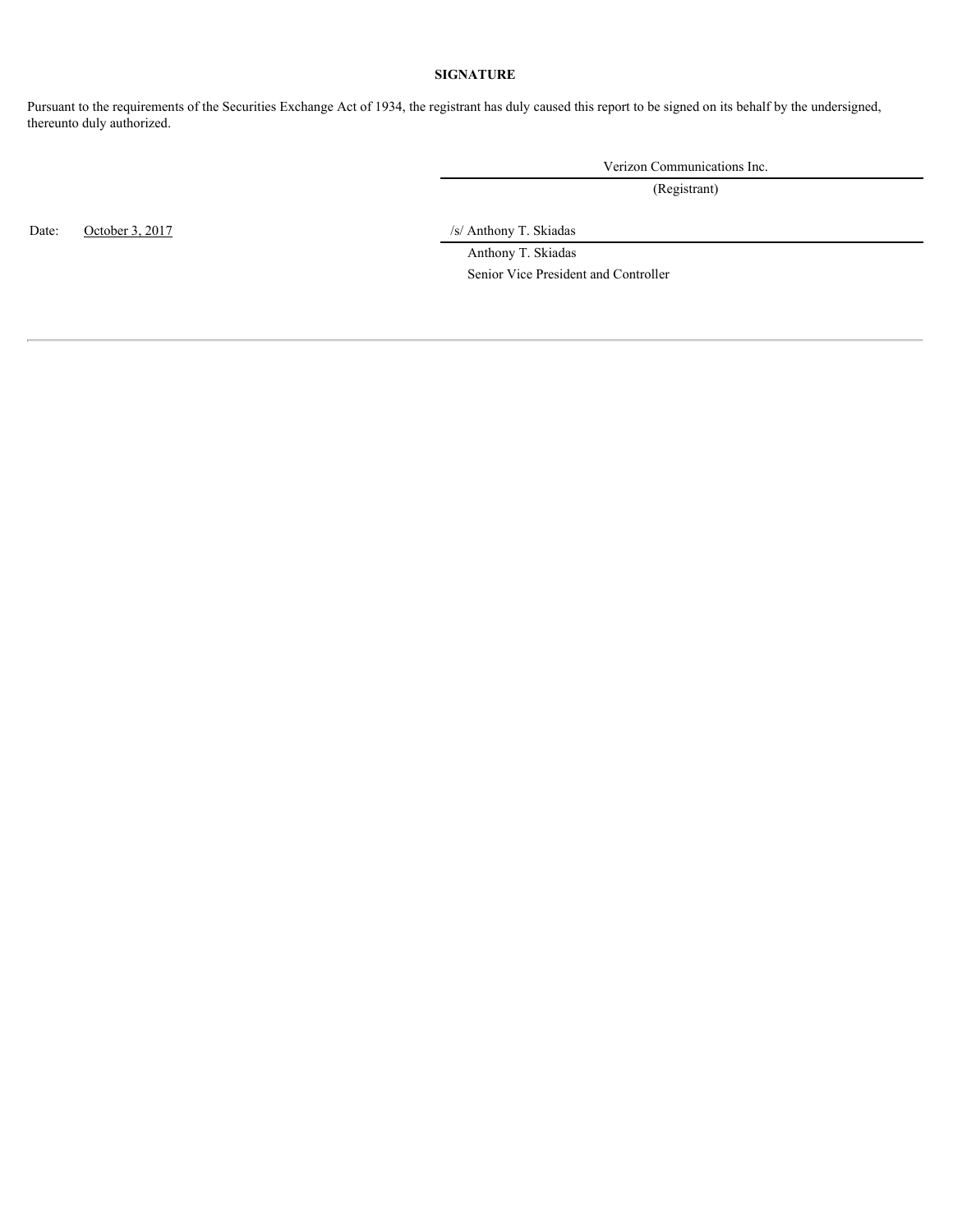#### **EXHIBIT INDEX**

| Exhibit<br><b>Number</b> | <b>Description</b>                              |
|--------------------------|-------------------------------------------------|
| 99.1                     | Oath, Inc. Press Release, dated October 3, 2017 |